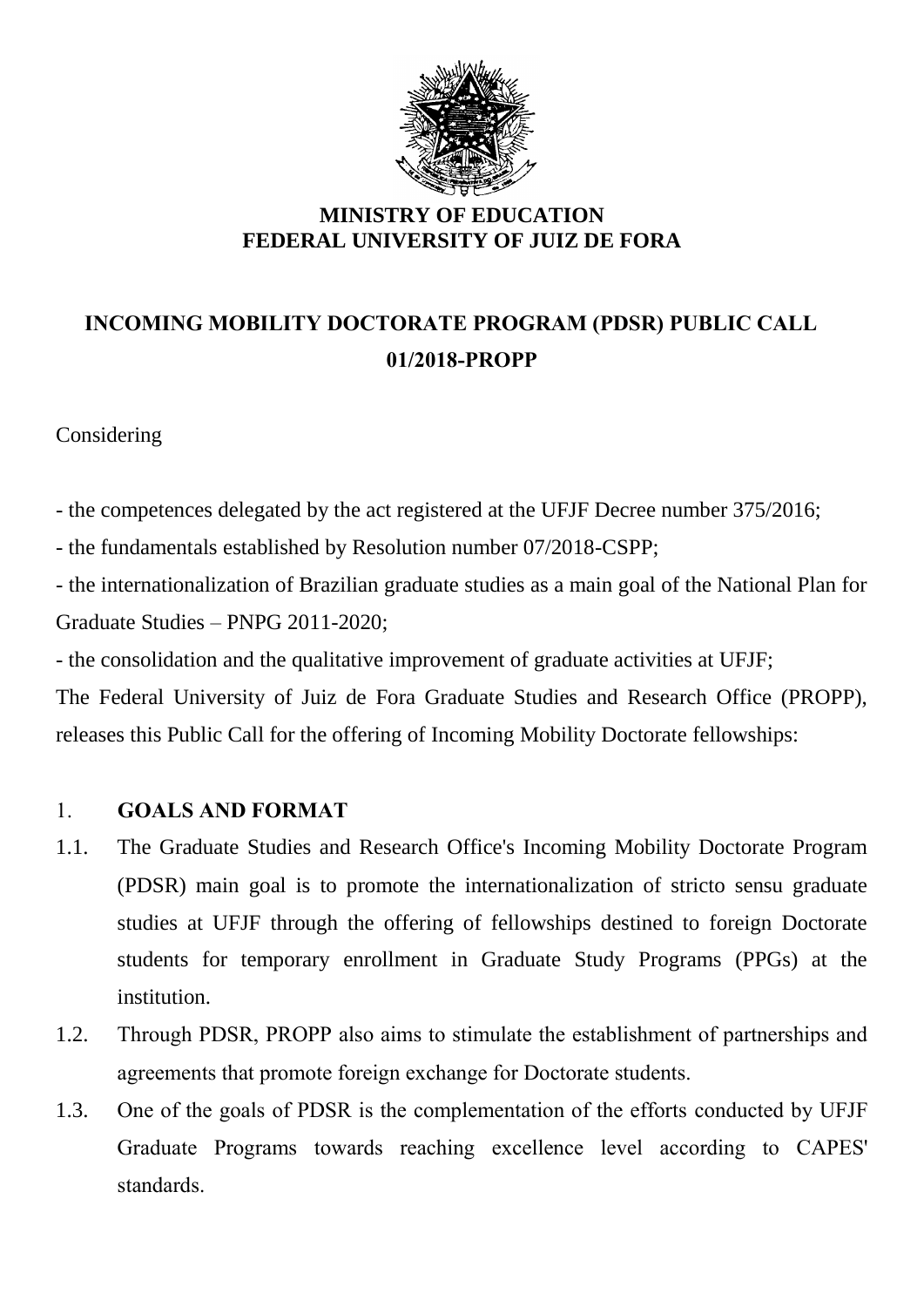

### 2. **TARGET AUDIENCE**

- 2.1. PDSR is designed to UFJF Graduate Programs that offer a Doctorate course. Fellowship quotas for the hosting of Doctorate students from foreign HEIs will be assigned to those programs in the amount and schedule determined by this Public Call.
- 2.2. The students who are eligible to PDSR fellowships are those who
	- A) Are regularly enrolled in Doctorate courses at foreign HEIs;
	- B) Aim at attending part of the course at UFJF;

C) Show proof of qualification to be awarded the opportunity of deepening theoretical knowledge, data collection or analysis, or partial development of the experimental part of their theses to be presented at their original institution.

# 3. **GENERAL CONDITIONS FOR THE IMPLEMENTATION OF THE PDSR FELLOWSHIP**

- 3.1. Applications must show connection and technical-scientific relationship between the co-advisor in Brazil and the foreign advisor, as part of the cooperation activities of fellow supervision.
- 3.2. The benefits shall be awarded exclusively to the grant-holding fellow and are not related to the economic situation of their family, and the accumulation of benefits granted by Brazilian Public Administration bodies or entities with the same purpose and at the same level is prohibited.
- 3.3. The maximum amount of funding time for the PDSR fellowship, in this Public Call, is of 12 (twelve) months, according to PROPP Ordinance number 08, from July 16th, 2018.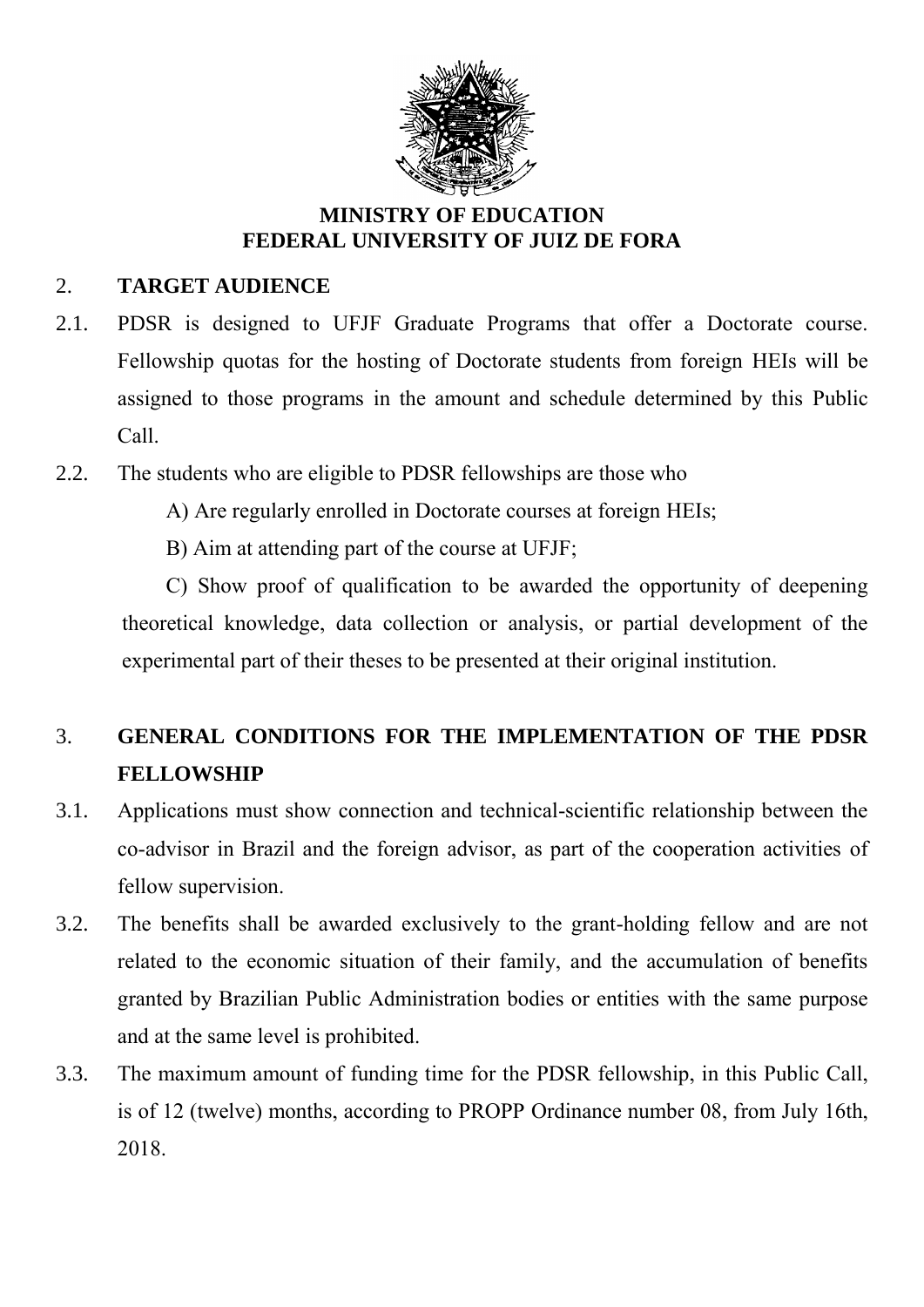

## 4. **QUOTAS AND SELECTION CRITERIA**

- 4.1. Each Graduate Program at UFJF with a Doctorate degree may be assigned a quota of PDSR fellowships for up to 12 (twelve) months, which can be used for hosting one or more fellows, non simultaneously.
- 4.2. The selection will follow the following guidelines:
- 4.2.1. **SLOT MAPPING STAGE**: PROPP will be receiving, up to the 17th of July of 2018, the indications from Graduate programs with Doctorate courses about:
	- A) Aspiration of offering a Reverse Sandwich Doctorate grant this year or the lack of it;
	- B) The research line chosen by the Program Board to host the foreign fellow;
	- C) The Brazilian professor(s) available for co-advising the foreign fellow.
- 4.2.2. **SLOT PUBLISHING STAGE**: After the initial mapping, PROPP will release a PDSR Fellow Selection Call, with the available slots and their respective programs. The Call will be promoted through the institutional channels, potentially reaching foreign partner institutions.
- 4.2.3. **SELECTION STAGE:** The interested candidate will present their applications directly to the Graduate Programs, which will be responsible for selection and nomination of the selected students to PROPP.
- 4.2.3.1. The selection must be done by the Graduate Study Programs through specifically created Committees or by a previously existing Grant Committee, duly constituted by their internal ordinances.
- 4.2.3.2. The selection criteria must be objective and impersonal, in order to ensure the fairness of the process.
- 4.2.4. **FASE DE IMPLEMENTAÇÃO:** PROPP, through is Grant Management section, will conduct the procedures for awarding the fellowship to the selected students; and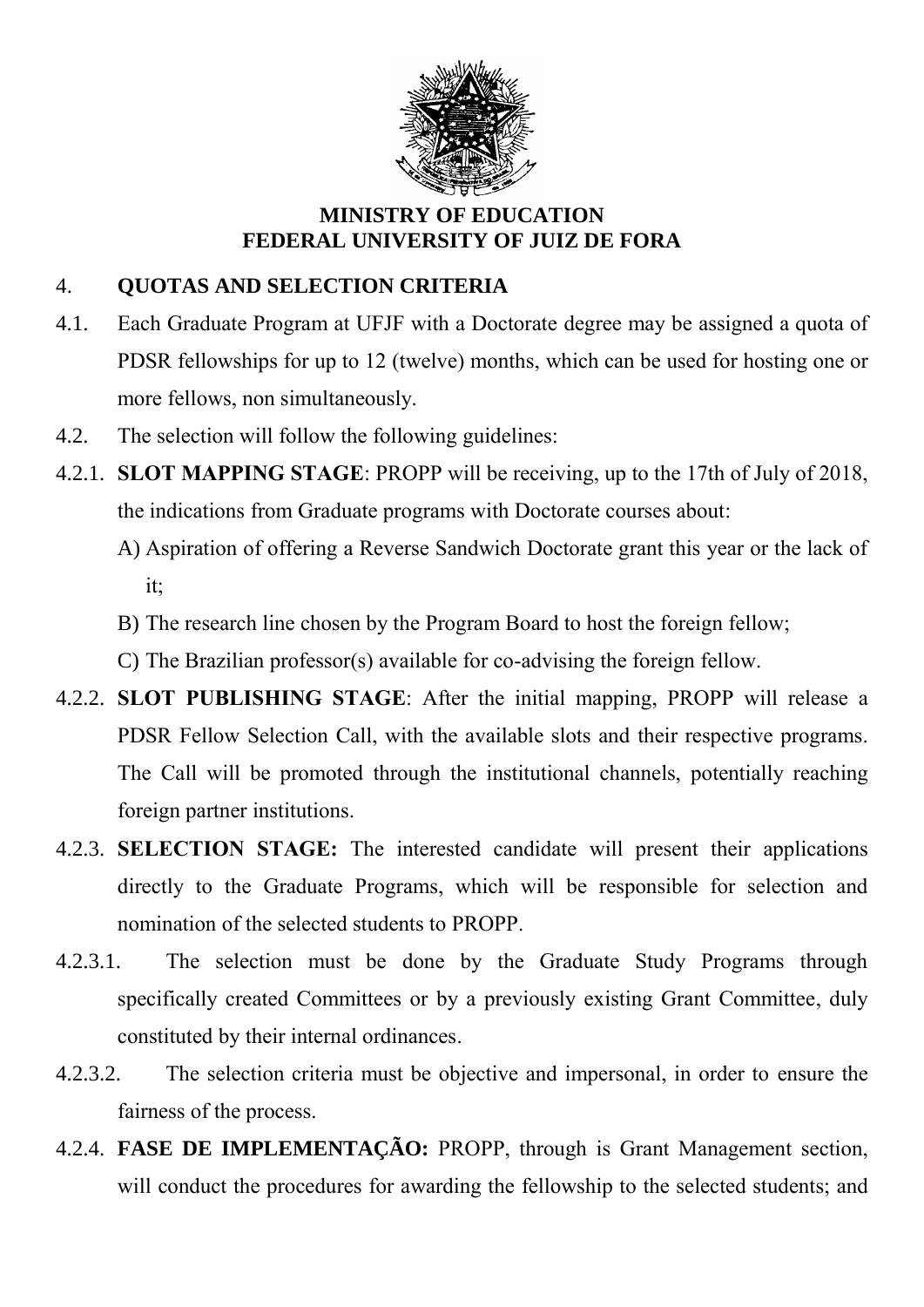

the Graduate Program will be responsible for the enrollment of the student at the Academic Registrar Office (CDARA), according to the terms of this Notice.

# 5. **IMPLEMENTATION SCHEDULE**

5.1 Slot Mapping by the Graduate Studies and Research Office: from July 18<sup>th</sup> to July  $25^{th}$ , 2018.

5.2 Release of the PDSR Fellow Selection Call: July  $26<sup>th</sup>$ , 2018.

5.3 Selection of the first call candidates by the Graduate Programs: from July  $27<sup>th</sup>$  to August  $31<sup>st</sup>$ , 2018.

5.4 Implementation of the grants for the candidates selected at first call: from September  $10^{th}$  to October  $15^{th}$ , 2018.

5.5 Selection of second call candidates by the Graduate Study Programs: from November  $5<sup>th</sup>$  to December 14<sup>th</sup>, 2018.

5.6 Implementation of the grants for the candidates selected at second call: from February  $4^{th}$  to the March  $8^{th}$ , 2019.

## 6. **ENROLLMENT OF PDSR FELLOW AT UFJF**

- 6.1. Selected students must have their enrollment provided by their Graduate Program and CDARA according to the following terms:
- 6.1.1. All Doctorate courses of the participating Programs will be available to the fellows, who will be able to choose those which relate the most to their research, upon approval of the Brazilian co-advising professor.
- 6.1.2. All PDSR fellows shall be enrolled in the Doctoral Thesis course during their stay at UFJF.